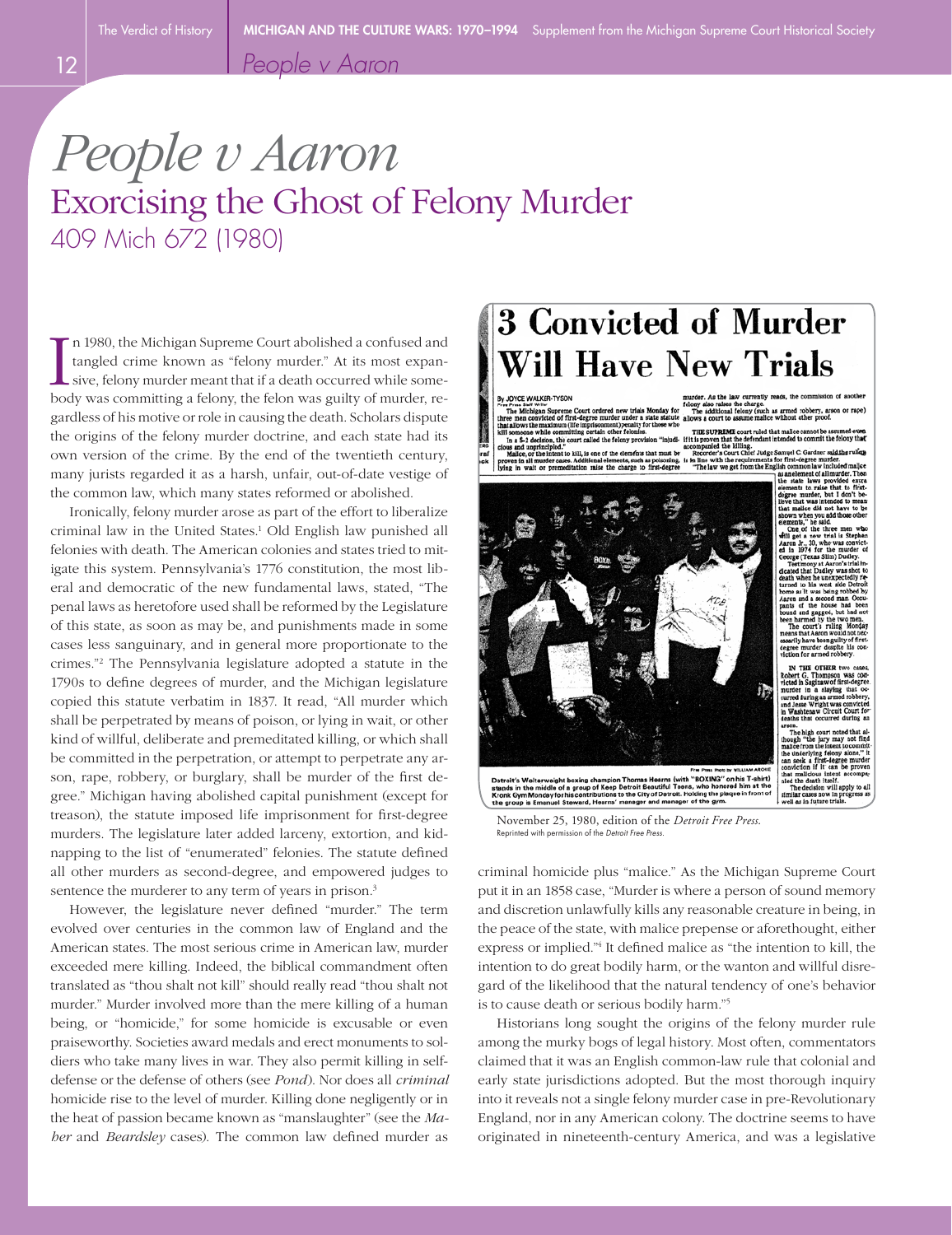### *People v Aaron*

13

(statutory), not a judicial (common-law), creation. Caselaw discloses no common-law felony murder convictions until very late in the nineteenth century, and very few even then. Thomas Jefferson proposed to preclude felony murder in his 1779 "bill for proportioning crimes and punishments." "Where persons meaning to commit a trespass only, or larceny, or other unlawful deed, and doing an act from which involuntary homicide hath ensued, have heretofore been adjudged guilty of manslaughter or of murder, *by transferring such their unlawful intention to an act, much more penal than they could have in probable contemplation;* no such case shall hereafter be deemed manslaughter unless manslaughter was intended, nor murder, unless murder was intended." This defined the essential idea of felony-murder: transferring the intent to commit any felony into the intent to commit murder. However, far from following Jefferson's late eighteenth-century advice to prevent felony murder, American states extended the principle in the early nineteenth century. Illinois enacted the first felony murder statute in 1827. Half of the states had enacted one by the time of the Civil War.6

Felony murder also acquired the reputation of being a particularly harsh rule. Commentators claimed that it led to the execution of defendants who inadvertently and indirectly caused the death of someone during the commission of a felony. For example, if, during a bank robbery, a bank customer accidentally killed another customer or a police officer while trying to prevent the robbery, the bank robber was held responsible for the killing. He would be punished, not for robbery, but for first-degree murder. In another example, robbers tied up a house owner while ransacking his house, and intended to publicize the fact and have the man untied after they got away. Nobody untied the man, who then died. The burglars were tried for first-degree murder. Many commentators argued that killings like these, not involving malice or premeditation, were not murder.

But among such hard cases, few states adopted the felony murder principle to its full extent—calling it murder if *any* death occurred while somebody was committing a felony, regardless of his motive or role in causing the death. Most convictions resulted from the shooting of robbery victims. In the nineteenth century, courts "almost always conditioned murder liability on causing death with fault," and almost never in cases of accidental death. Far from being an oppressive and arbitrary rule, most felony murder rules were "limited in scope and applied fairly." Judges interpreted felony murder statutes and rules narrowly and limited their application, most often to felonies that were inherently dangerous—arson, for example, but not larceny.7

Michigan did not really have a felony murder statute. The 1837 statute, which elevated murders committed in the commission of enumerated felonies to first-degree murder, was more accurately a "felony aggravator statute." Michigan judges began to elaborate a common-law doctrine of felony murder, beyond the 1837 statute's requirements, in the late nineteenth century. Some courts limited its application to inherently dangerous felonies; Michigan was among the first states to try to contain common-law felony murder this way. But some Michigan courts did not require prosecutors to prove malice. Rather, they allowed prosecutors to argue that the commission of the felony provided the malicious requirement for murder.8 The twentieth-century trial court record displayed no clear rule. The Michigan Supreme Court never made any definite statement that the state actually had a common-law felony murder doctrine.<sup>9</sup>

By the 1970s, the legal academic world attacked the felony murder rule, and the Michigan Court of Appeals was at loggerheads over it. New Hampshire abolished felony murder by statute in 1974; the Kentucky and Hawaii legislatures followed by the end of the decade. The Iowa Supreme Court abolished it in 1979.10 The Michigan Court of Appeals decided in 1976 that the state had neither a statutory nor a common-law felony murder rule. In a killing during a robbery, the prosecution must prove malice to the jury as a matter of fact; the judge could not instruct the jury that intent to commit robbery was a sufficient substitute for proof of malice in the killing. But the following year, a different panel of the Court of Appeals held that Michigan *did* have a felony murder rule to the extent that commission of an enumerated felony would turn manslaughter into murder.<sup>11</sup> The Supreme Court had to step in and settle the matter.

The Court consolidated three cases from the Court of Appeals (*People v Aaron, People v Thompson,* and *People v Wright*). Robert G. Thompson was convicted of felony murder for a killing that took place during an armed robbery. The judge instructed the jury that "the evil intent to commit the robbery carries over to make that crime murder in the first degree." The Court of Appeals reversed the conviction, ruling that the prosecution had to prove to the jury malicious intent to kill. Similarly, the Court of Appeals reversed the conviction of Daniel J. Wright, who was found guilty of first-degree murder for two deaths that occurred as a result of the arson he committed. The State brought these appeals. Stephen Aaron was also convicted of first-degree murder for a homicide that arose out of an armed robbery. In his case, the Court of Appeals upheld the conviction, but the Supreme Court overturned the decision and instructed the trial court to resentence Aaron for a second-degree murder conviction. The trial court imposed the same sentence (life imprisonment), and Aaron appealed again.<sup>12</sup> The Supreme Court took up the issue of the status of felony murder in Michigan.

The Court unanimously ended felony murder. With considerable understatement, Justice Fitzgerald observed in his majority opinion, "Felony murder has never been a static, well-defined rule at common law." He noted its obscure origins, which he located in England, which had abolished it in 1957 by statute. He also described the ways in which American jurisdictions had limited, and some recently abolished, the rule. These "modifications and restrictions…reflect dissatisfaction with the harshness and injustice of the rule…. To the extent that these modifications reduce the scope and significance of the common-law doctrine, they also call into question the continued existence of the doctrine itself." Above all, felony murder "completely ignores the concept of determination of guilt on the basis of individual misconduct." It was possible that "an accidental killing occurring during the perpetration of a